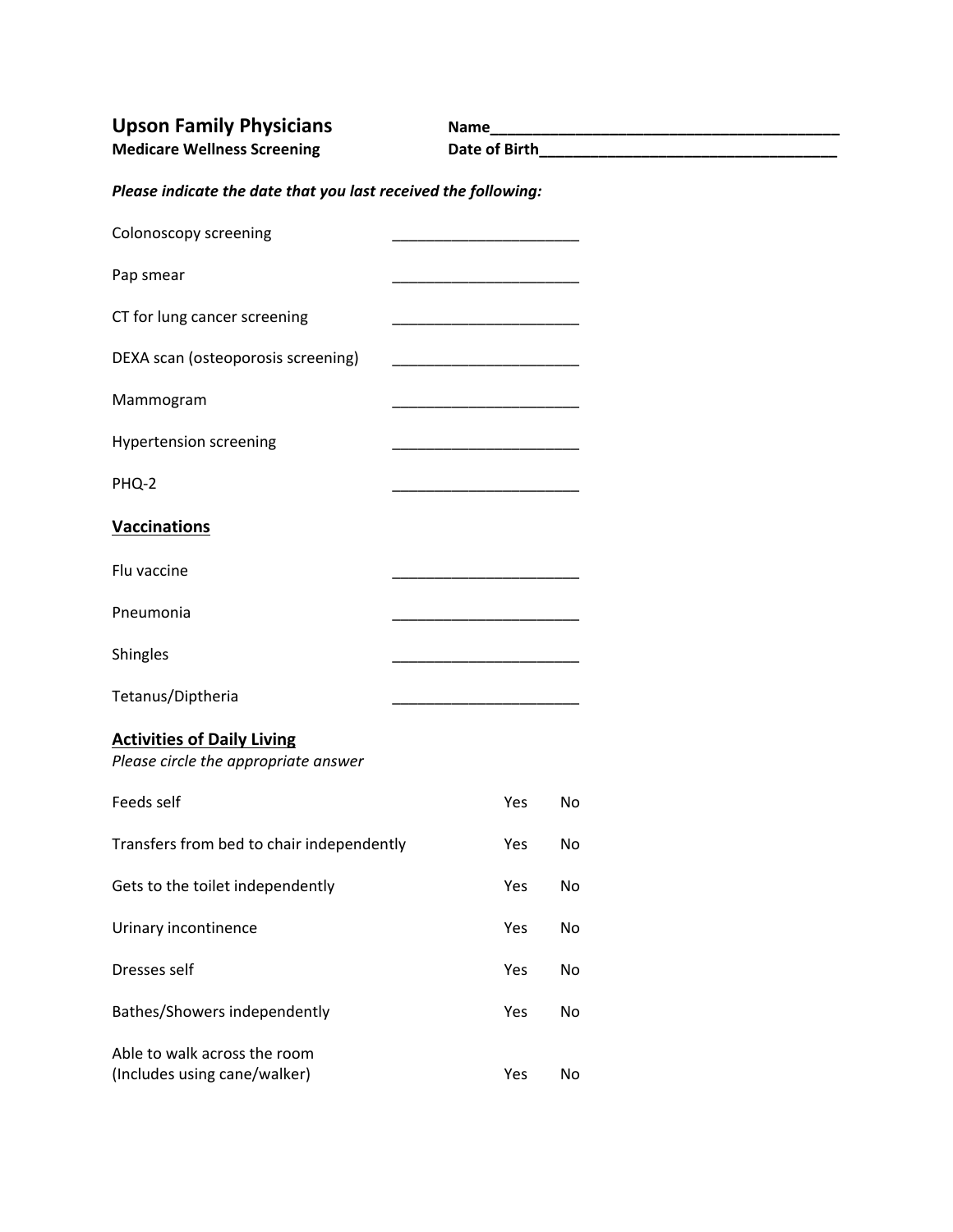| Uses telephone independently                                      | Yes | No |           |
|-------------------------------------------------------------------|-----|----|-----------|
| Takes medication independently                                    | Yes | No |           |
| Prepares meals for self                                           | Yes | No |           |
| Manages own money<br>(Paying bills/keeping track of expenses)     | Yes | No |           |
| Able to do moderately strenuous housework                         | Yes | No |           |
| Shops for own personal items<br>(toiletries/medications)          | Yes | No |           |
| Shops for groceries independently                                 | Yes | No |           |
| Able to drive                                                     | Yes | No |           |
| Climbs a flight of stairs                                         | Yes | No |           |
| <b>Hearing Evaluation</b><br>Please circle the appropriate answer |     |    |           |
| Is it difficult to follow a conversation in a noisy room?         | Yes | No | Sometimes |
| Sometimes feel people are mumbling or not speaking<br>clearly?    | Yes | No | Sometimes |
| Experience difficulty following dialogue in a theater?            | Yes | No | Sometimes |
| Difficult to understand a speaker at a public meeting?            | Yes | No | Sometimes |
| Do you ask people to speak up or repeat themselves?               | Yes | No | Sometimes |
| Is it easier to understand men's voices vs. women's?              | Yes | No | Sometimes |
| Is it difficult to understand soft or whispered speech?           | Yes | No | Sometimes |
| Sometimes have difficulty understanding speech on<br>the phone?   | Yes | No | Sometimes |
| Hearing problem causes embarrassment when<br>Meeting new people?  | Yes | No | Sometimes |
| Feel handicapped by a hearing problem?                            | Yes | No | Sometimes |
| Hearing problem causes patient to visit friends less<br>often?    | Yes | No | Sometimes |